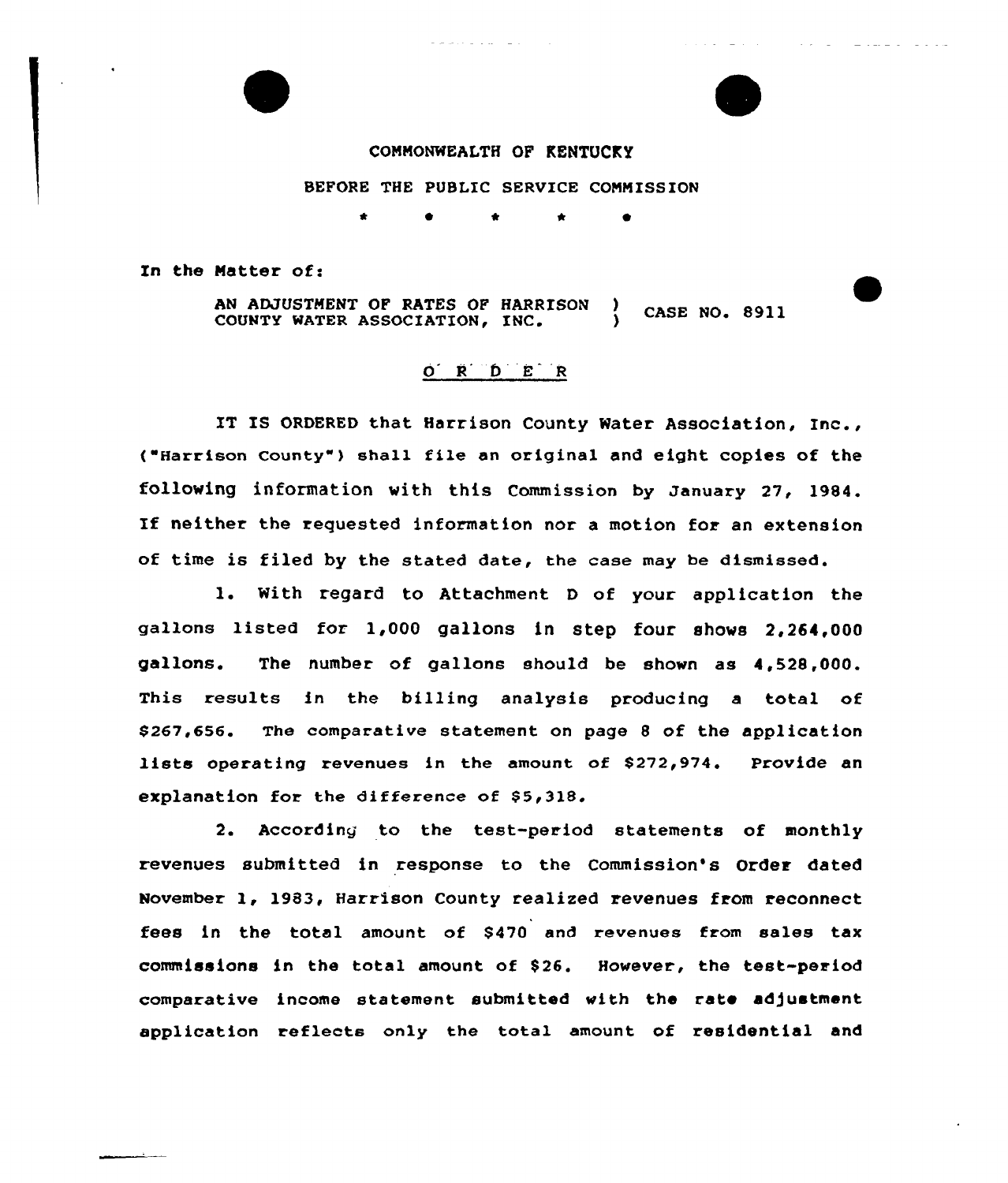

commercial revenues produced from water sales. Provide details as to the revenue account(s) in which the reconnect fees and sales tax commissions are reported per the test-period comparative income statement.

3. According to the test-period comparative income statement, Harrison County realized miscellaneous income in the amount of \$504. However, the total amount of miscellaneous income reported per the test-period statements of monthly revenues and expenses reflects a negative \$562. Provide complete details regarding the discrepancy that exists between this income amount as reported per the comparative income statement and that reported per the statements of monthly revenues and expenses.

4. According to its response to Item No. 10 of the Commission's Order dated November 1, 1983, Harrison County determined its revenue requirements based upon an approximate break-even point on the income statement. In determining the revenue requirements of water utilities, the Commission has primarily employed the debt service coverage method of revenue determination.

Is Harrison County aware of this method of determining revenue requirements? Provide any comments Harrison County may wish to extend concerning the debt service coverage method. Will Harrison County be in violation of any earnings requirements provisions of its mortgages securing its long-teem debt if annua1 operating revenues are only sufficient to meet operating expenses?

 $-2-$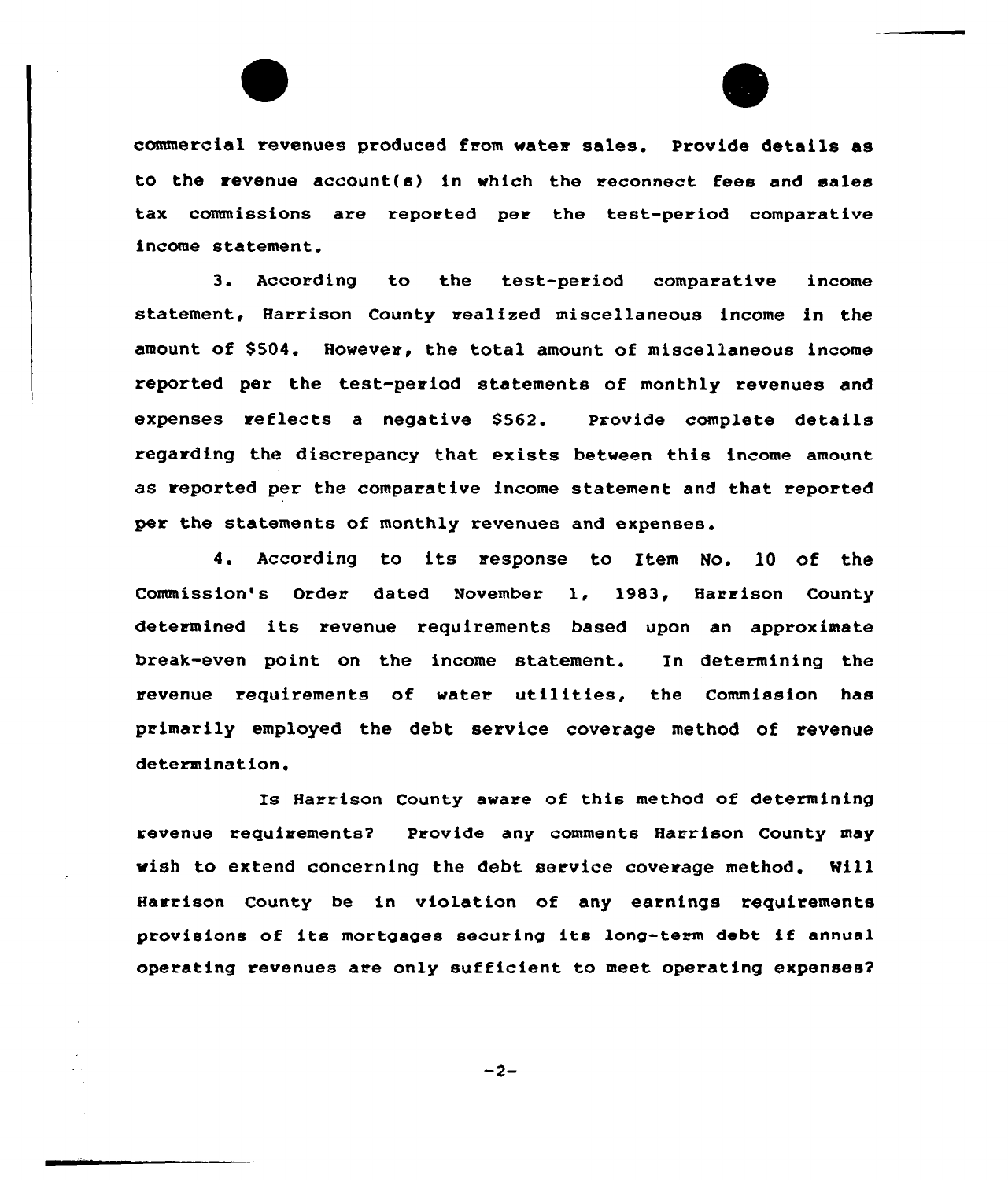5. With regard to the Phase IV extension of water lines, in its correspondence dated November 7, 1983, which accompanied the response to the Commission's Order of November 1, 1983, Harrison County indicated its intent:ion to file for approval of financing and to apply for a certificate of public convenience and necessity within 3 months. Provide complete details concerning the status of this project, particularly with regard to Harrison County's intended filing for project approval from the Commission.

6. Harrison County's response to Item No. <sup>7</sup> of the Commission's Order dated December 2, 1983, indicates that the proposed adjustments to operating expenses in the total amount of S32,110 associated with the Phase IV extensions were derived from the operating budget prepared by the Farmer's Home Administration ( FmHA"). Provide complete details regarding the basis upon which the budgeted expense amounts relative to the Phase IV extensions were determined per the FmHA operating budget.

7. Provide <sup>a</sup> schedule reflecting Harrison County's temporary cash investments and its restricted cash and cash investments as of December 3l, 1983, including the following information:

- a) type of investment.
- b) investment amount.
- c) length of investment term.
- d) maturity date.
- e) rate of interest.

 $-3-$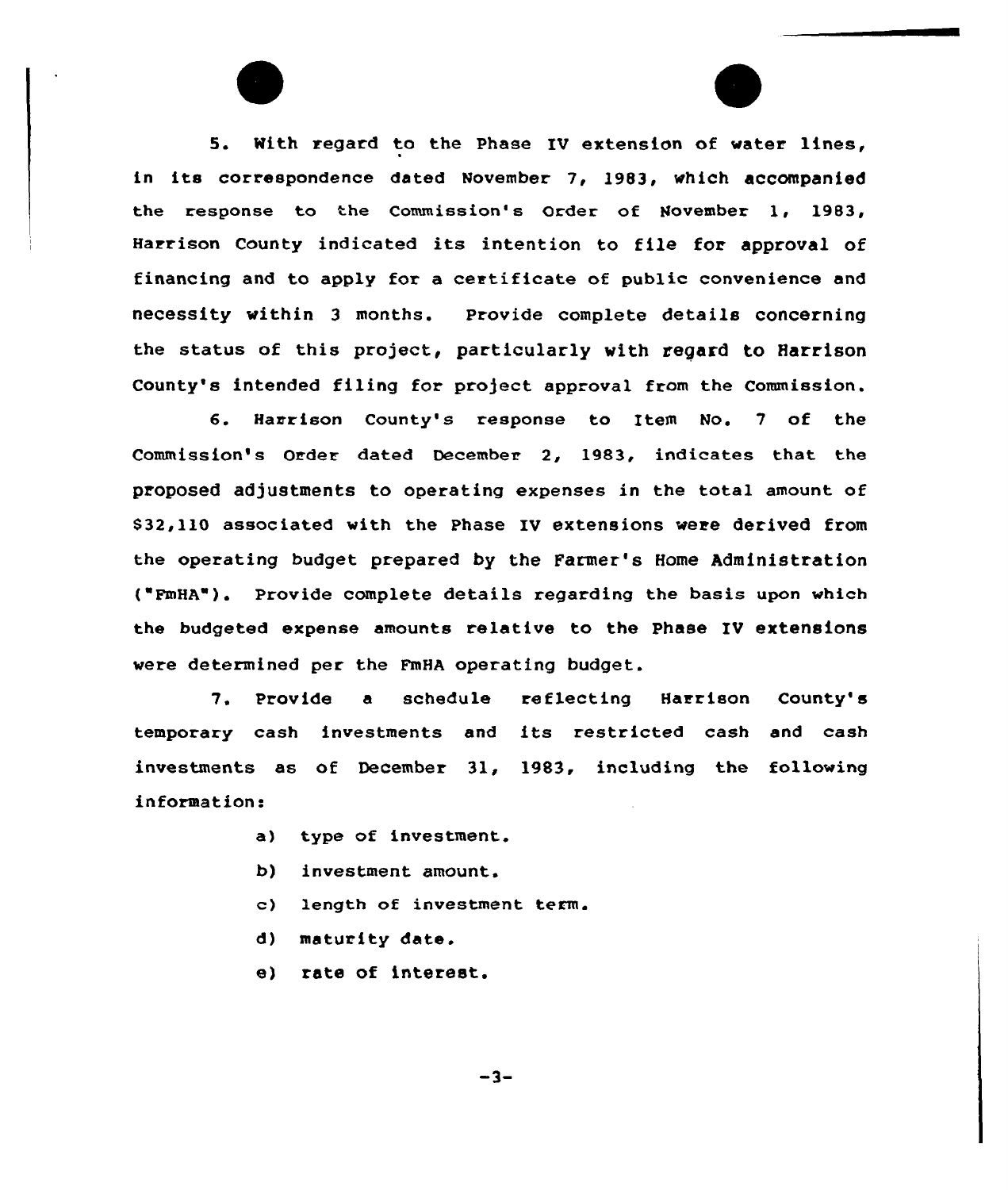8. For the test period ended June 30, 1983, provide a detailed breakdown of Account No. 641, Transmission and Distribution Expenses —Operation Supplies and Expenses, according to the attached Format No. 1. Items of an amount 1ess than S100 may be grouped vithin a common classification. The total dollar amount of items included in the breakdown should reconcile with the total expense amount of \$17,524, as reported per the comparative income statement submitted vith the application.

9. For the test period ended June 30, 1983, provide <sup>a</sup> detailed breakdown of Account No. 655, Transmission and Distribution Expenses--Naintenance of Other Plant, according to the attached Format No. 2. Items of an amount less than S100 may be grouped within a common classification. The total dollar amount of items included in the breakdown should reconcile with the total repairs and maintenance expense amount of \$6,616, as reported per the test-period comparative income statement.

In addition, provide details as to the reason(s) that the \$6,616 maintenance expense amount reported per the test-period comparative income statement. differs from the total maintenance expense amount of \$6,048, as reported per the statements of monthly revenue and expenses.

10. According to the test-period comparative income <sup>~</sup> statement, Harrison County incurred expenses associated with outside services in the amount of S3 966. Reported per the statement of water operation and maintenance expenses for the year ended December 31, 1982, are expenses for outside services in the

 $-4-$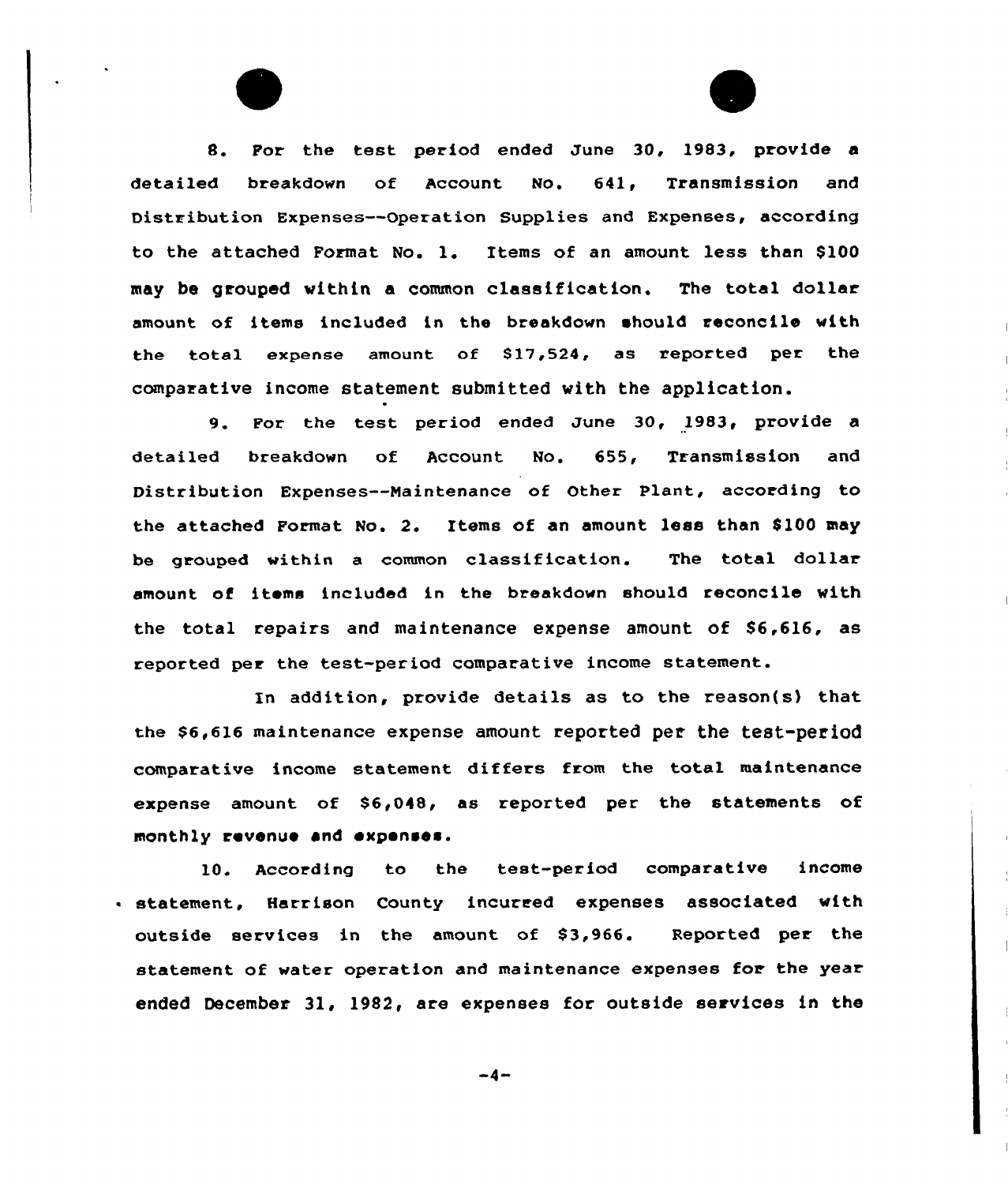

 $\mathcal{A}_{\mathcal{A}}$ 

amount of \$10,366. Provide details regarding the substantial decrease that occurred in this expense from the calendar year 1982 to the test period ended June 30, 1983.

> Done at Frankfort, Kentucky, this 17th day of January, 1984. PUBLIC SERVICE CONNISSION

hTTE8Ts

 $\mathcal{L}^{\mathcal{L}}(\mathcal{L}^{\mathcal{L}})$  and  $\mathcal{L}^{\mathcal{L}}(\mathcal{L}^{\mathcal{L}})$  and  $\mathcal{L}^{\mathcal{L}}(\mathcal{L}^{\mathcal{L}})$  $\mathcal{A}=\mathcal{A}$  , and  $\mathcal{A}=\mathcal{A}$  , and  $\mathcal{A}=\mathcal{A}$  $\mathbf{u}$  , and  $\mathbf{u}$  , and  $\mathbf{u}$ 

ستهاد المداري المحارب

**Secretary**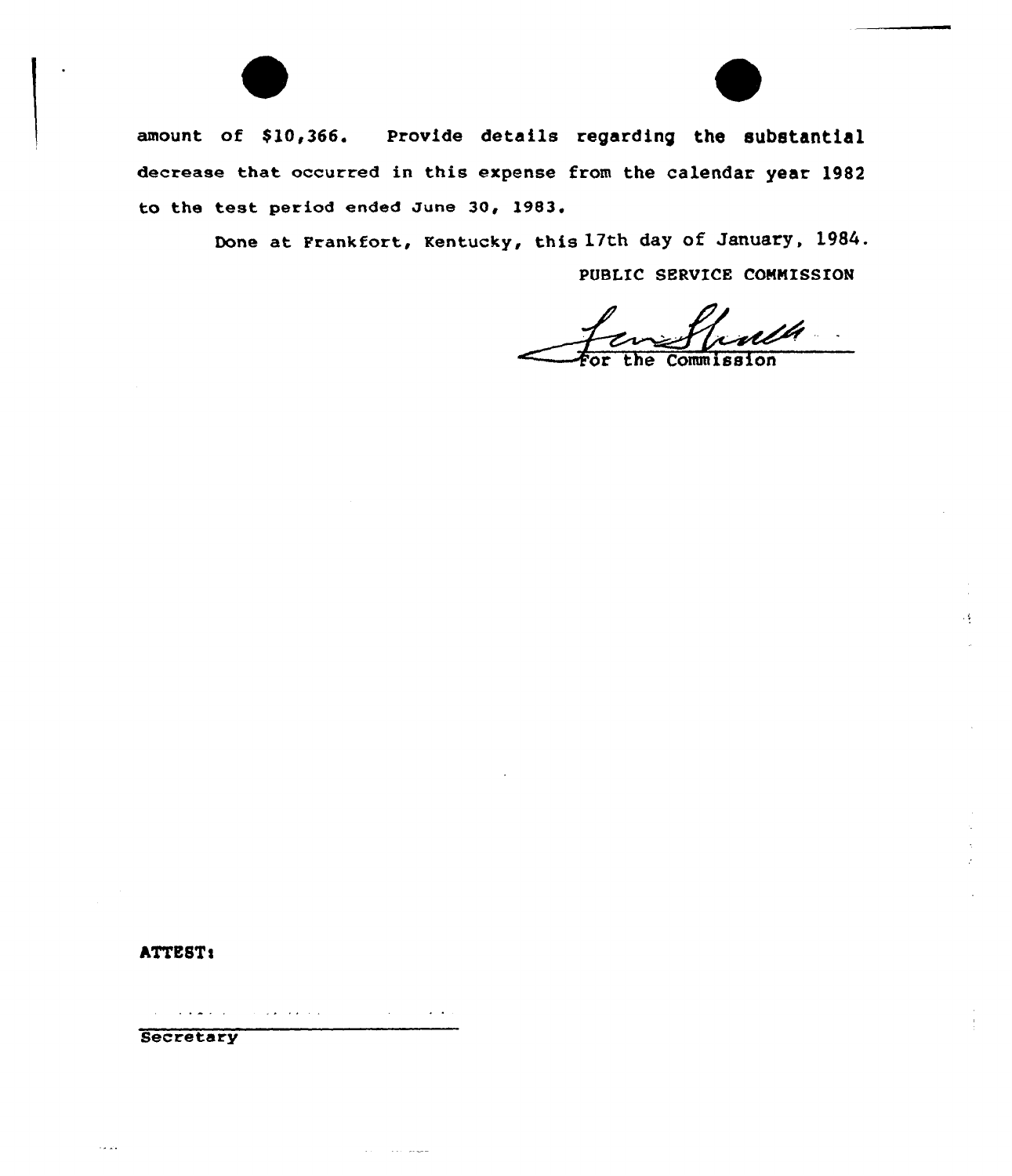